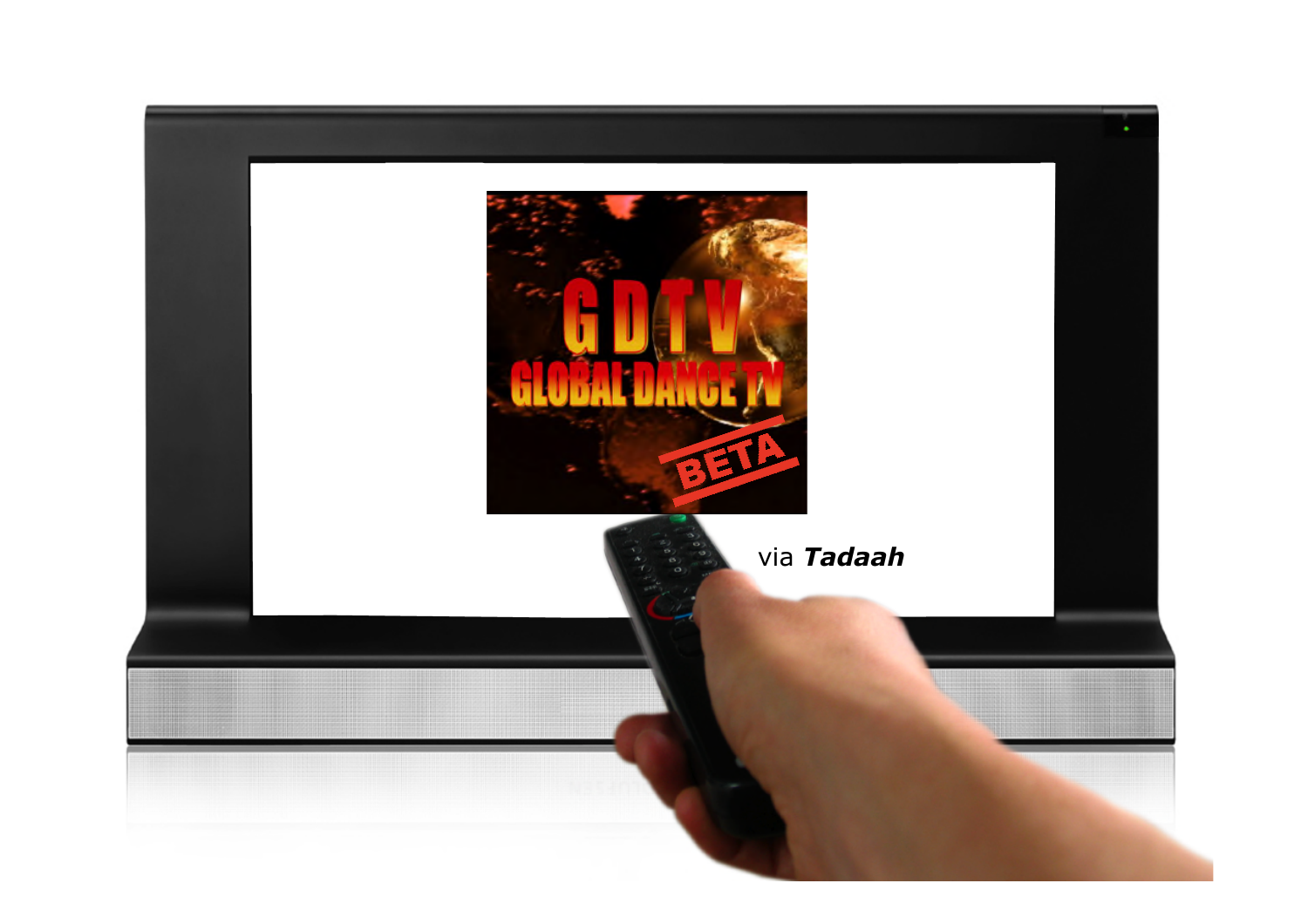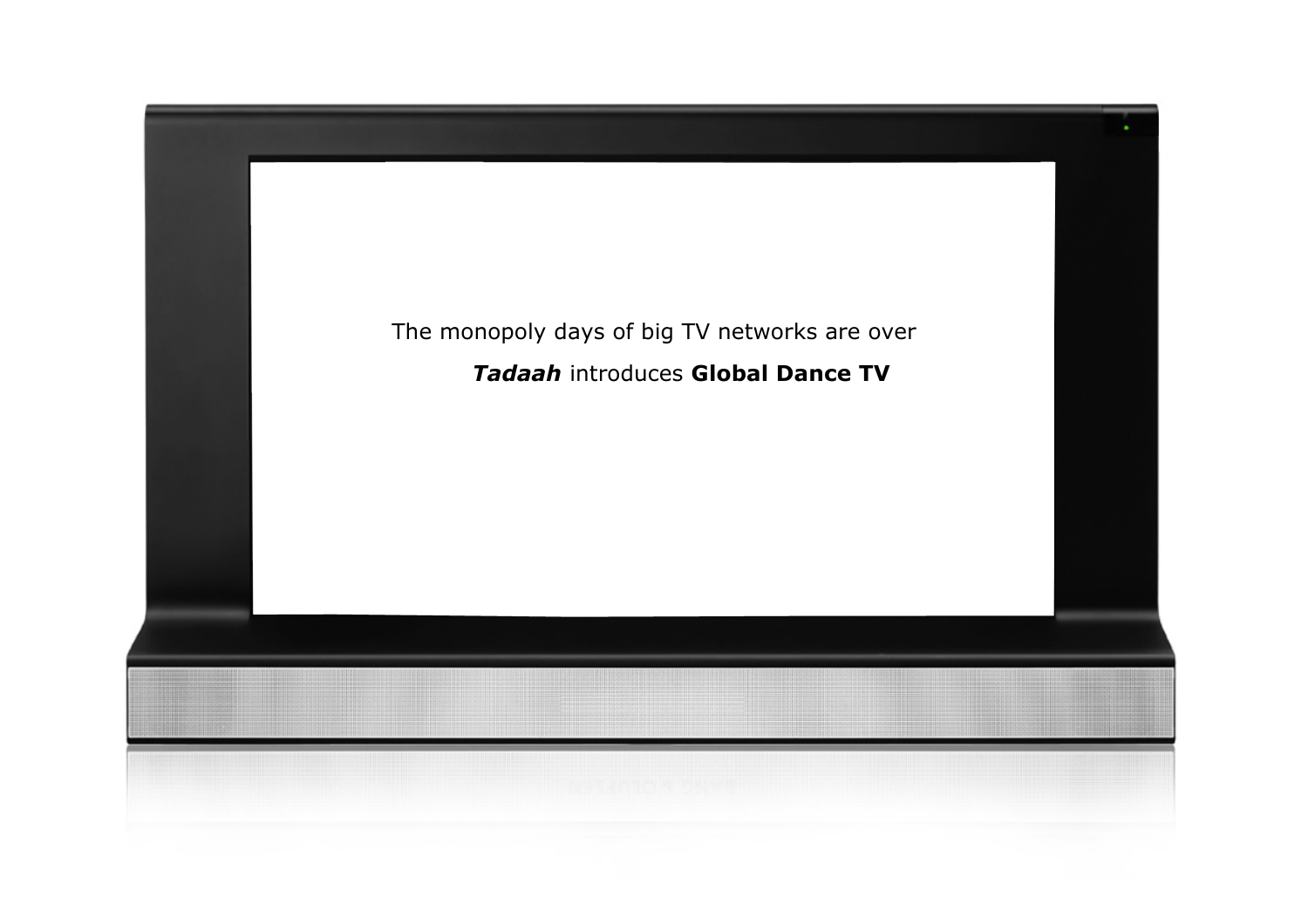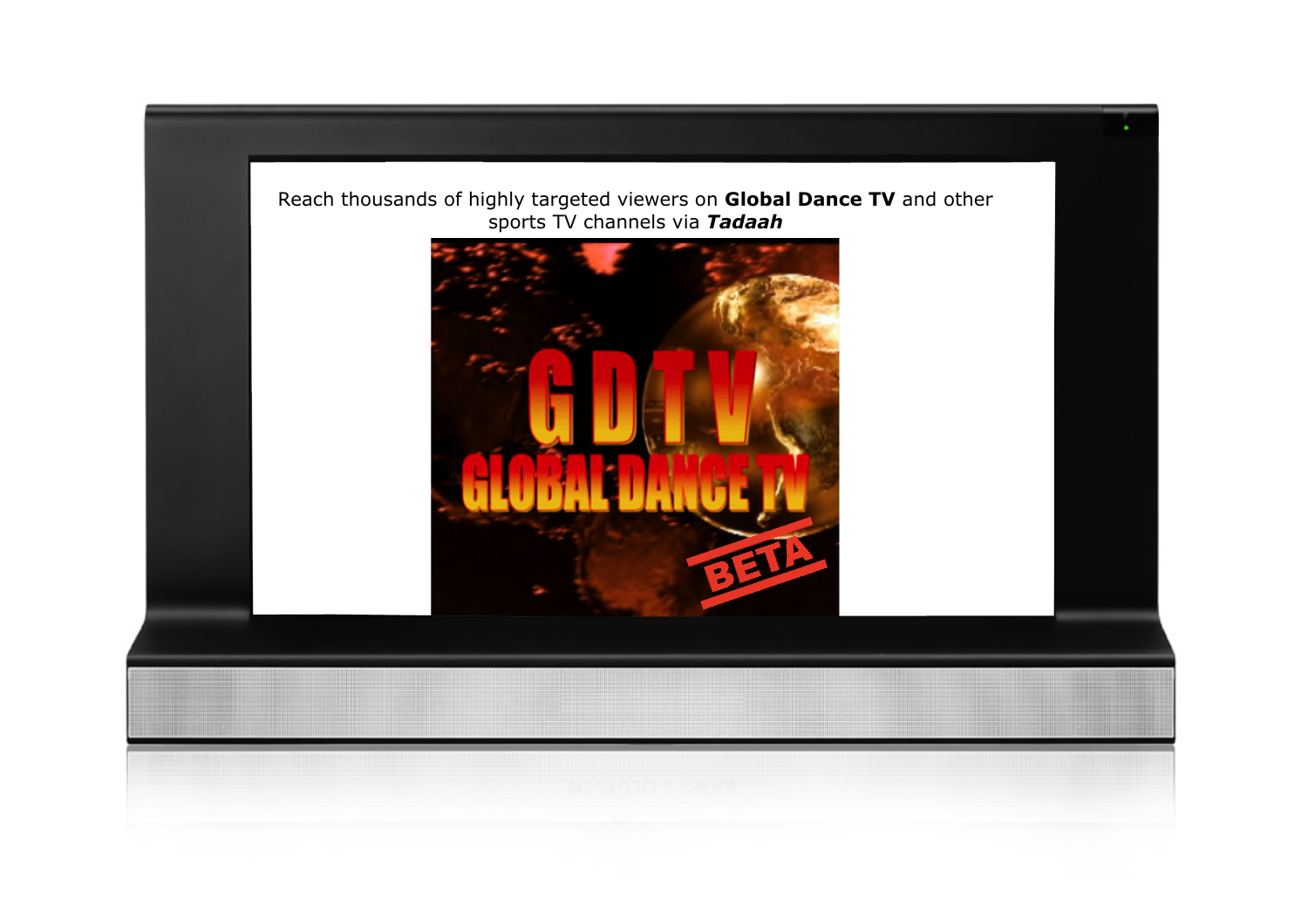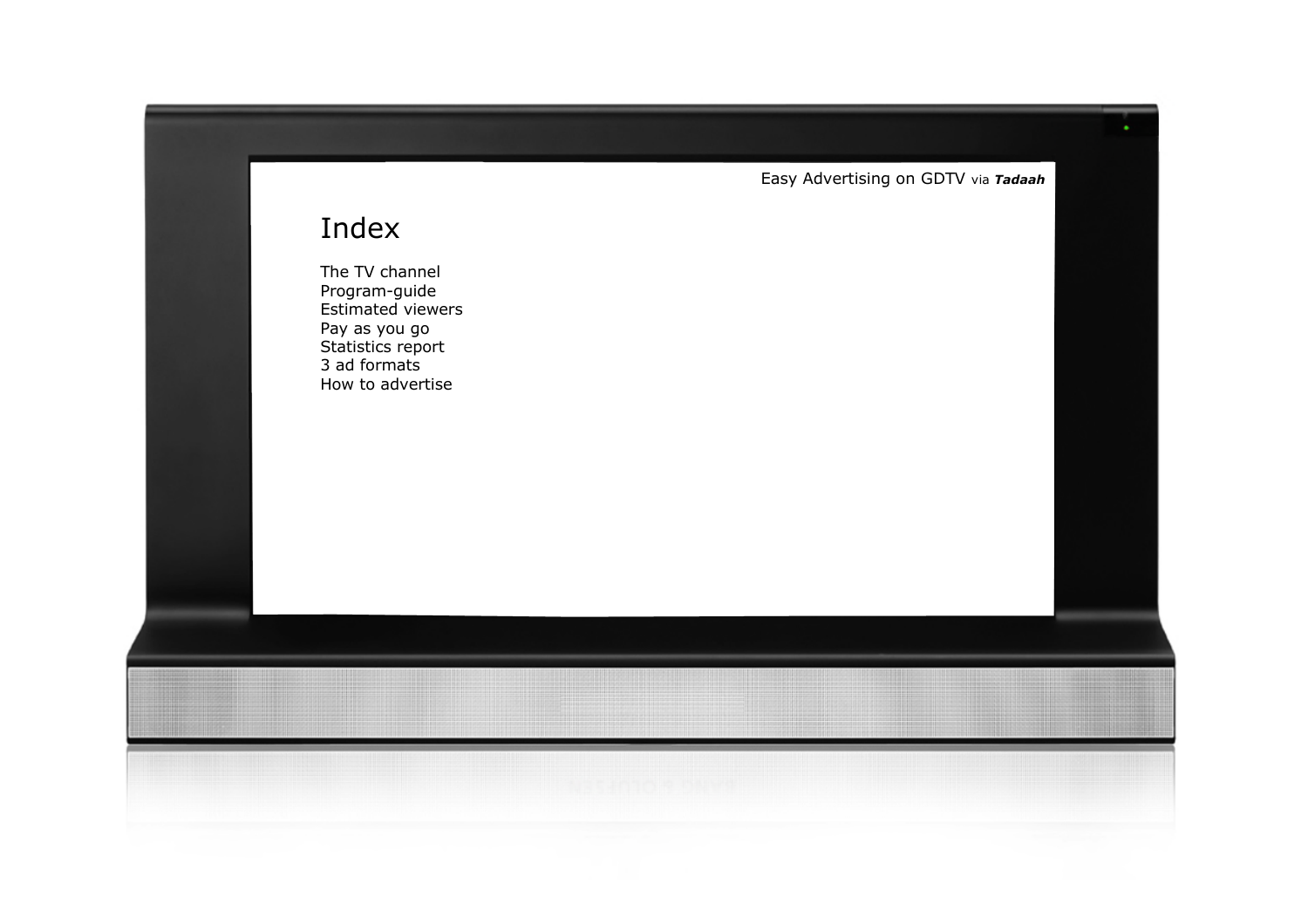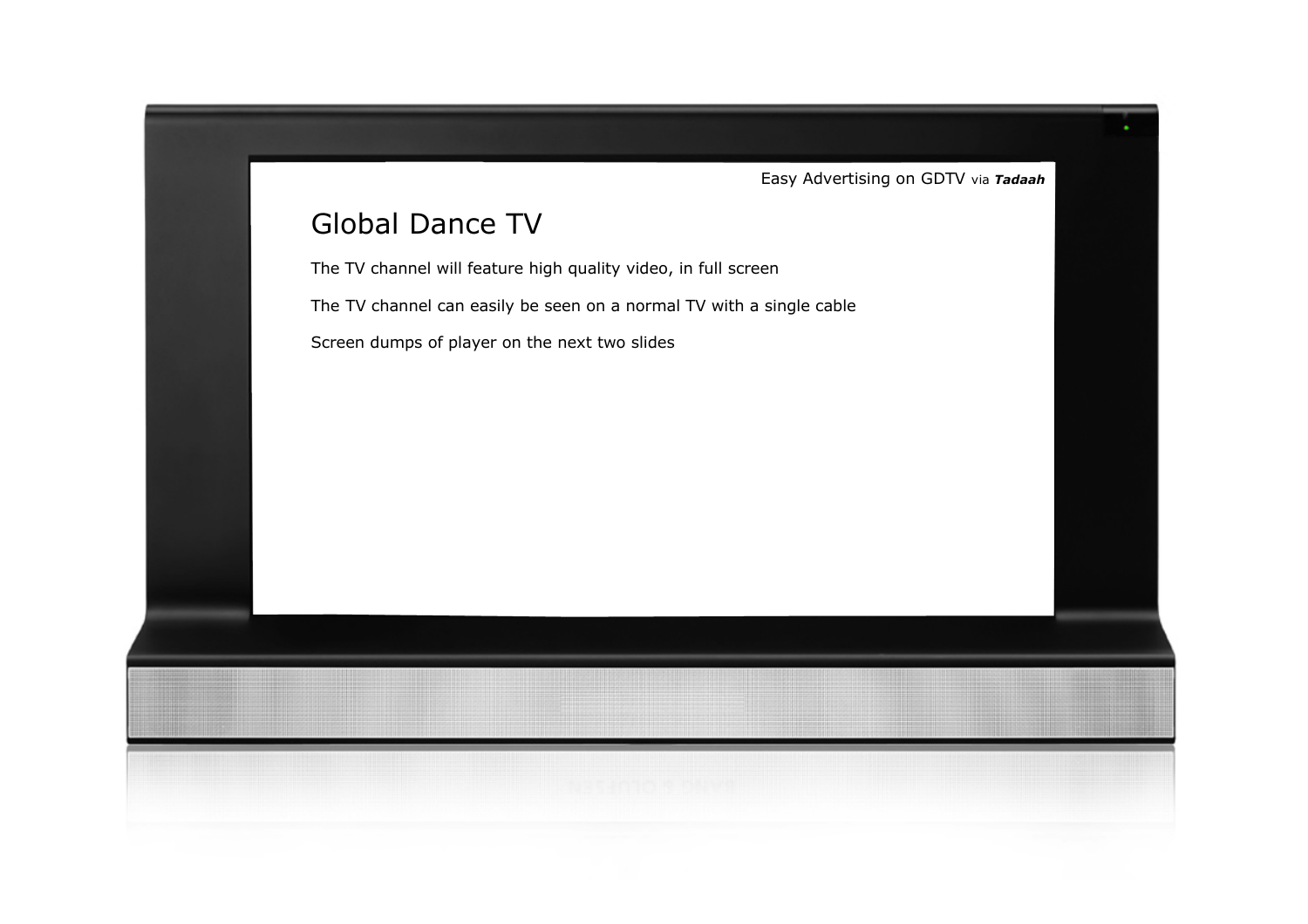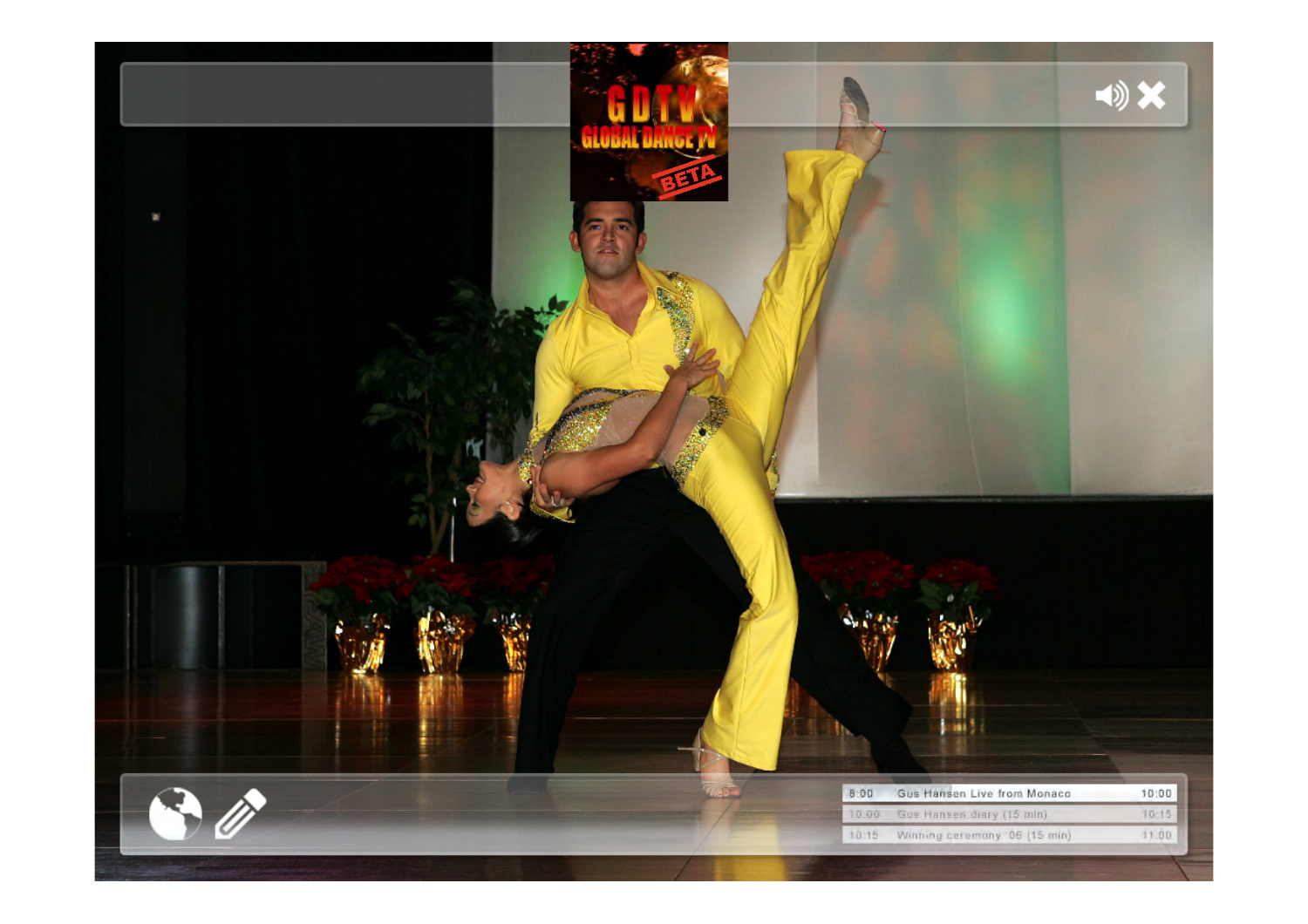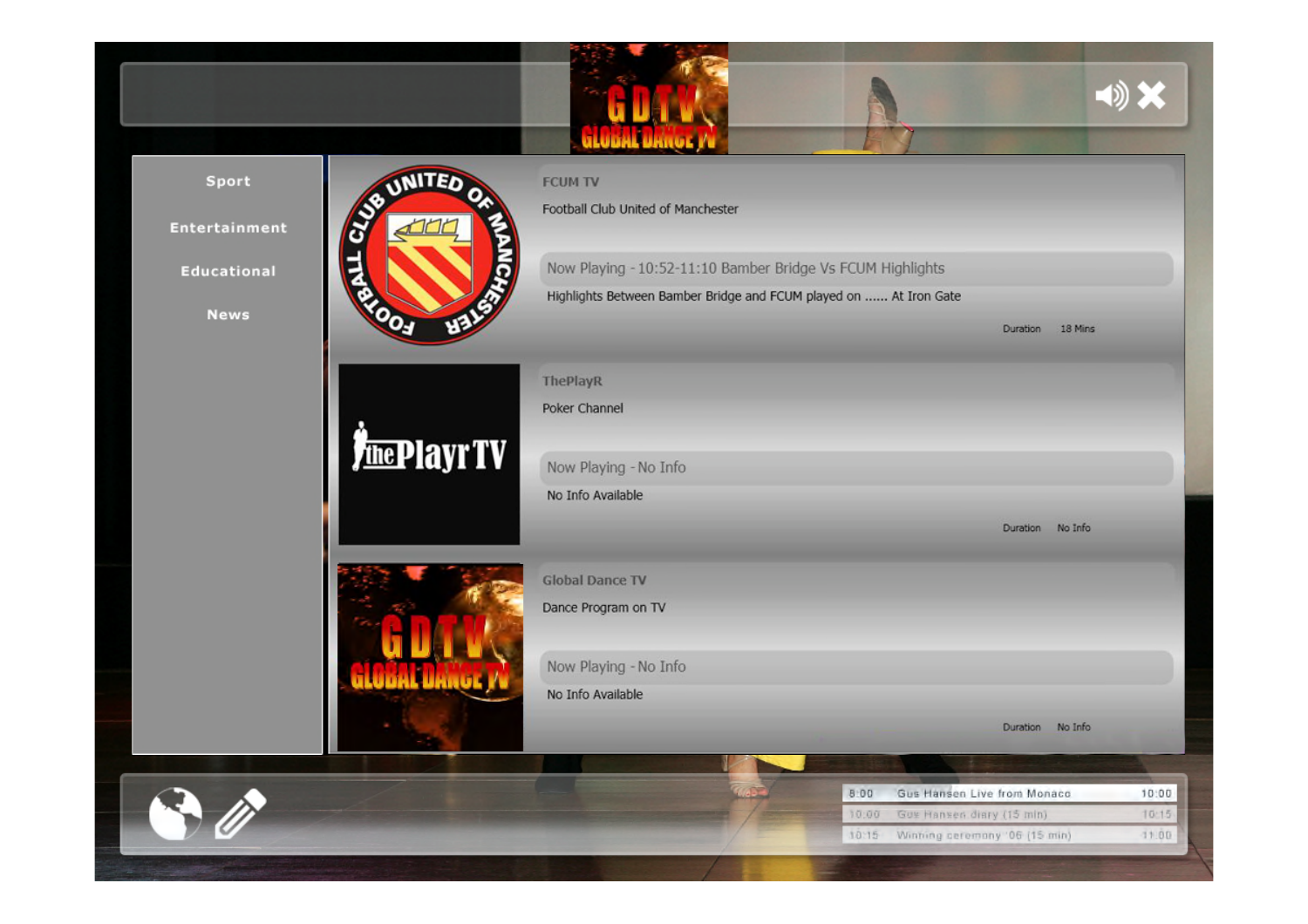#### Program-guide

Beta - Launch: 12th of May

Content: Beginner dancers and young adult dancers daily shows with a different venue each day.ハ A variety of dances will be debuted including Shag, West Coast Swing, Lindy, Hand Dancing and Salsa. These shows will be hosted by popular young dancers well known throughout the dance community and dedicated to promoting dance to young people.

To watch a showcase on the content

http://87.117.202.171/gdtv (copy into the web-browser)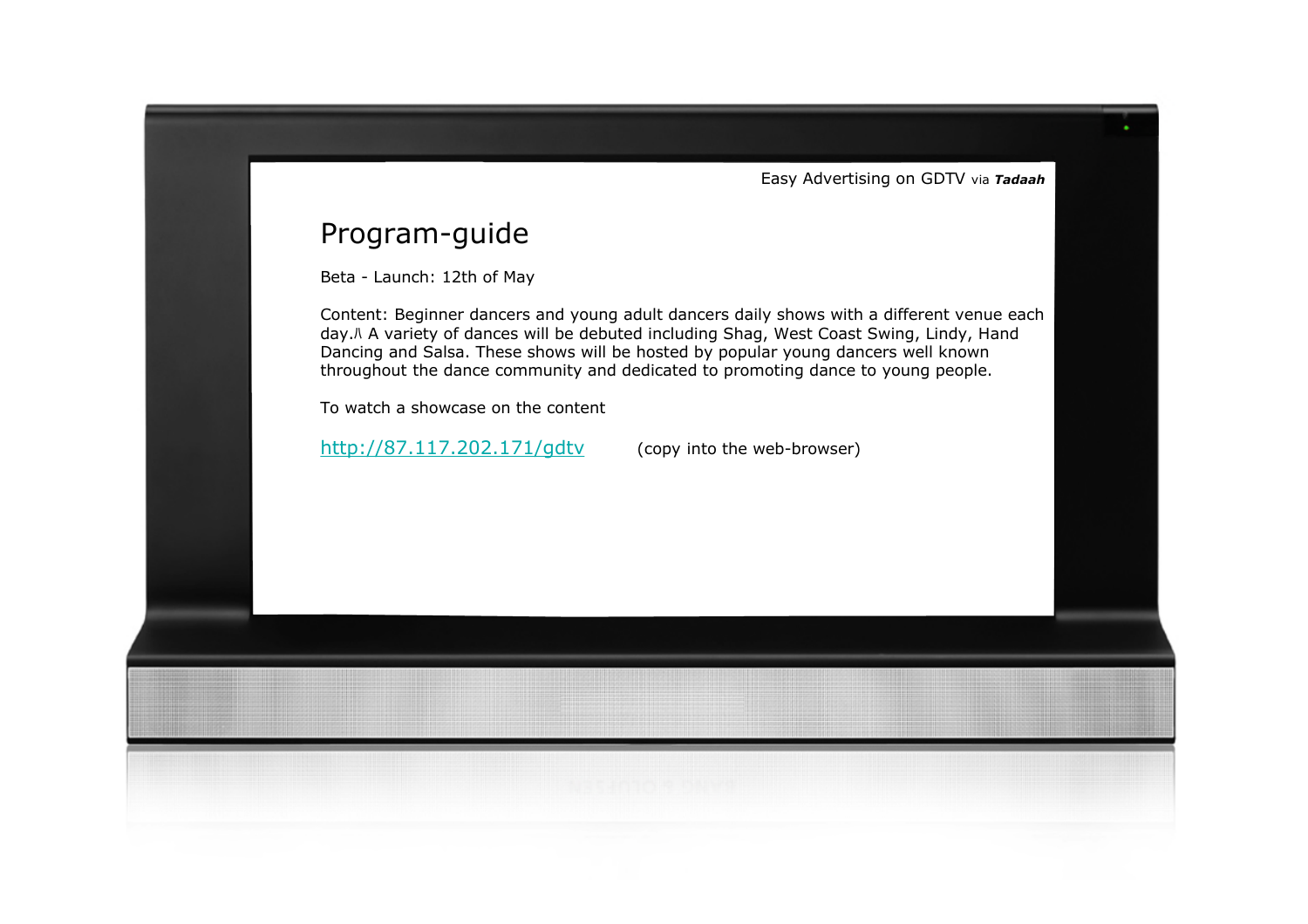#### Estimated viewers:

10,000 unique targeted dance viewers every week watching 2 hours a day on average. 6 ad slots an hour x 10.000 targeted viewers x 1 hour x 7 days =  $430.000$  views

#### **Target group:**

The average age will be between 18 and 35 with an annual family income of over \$50,000. This dance group segment is normally hard to target directly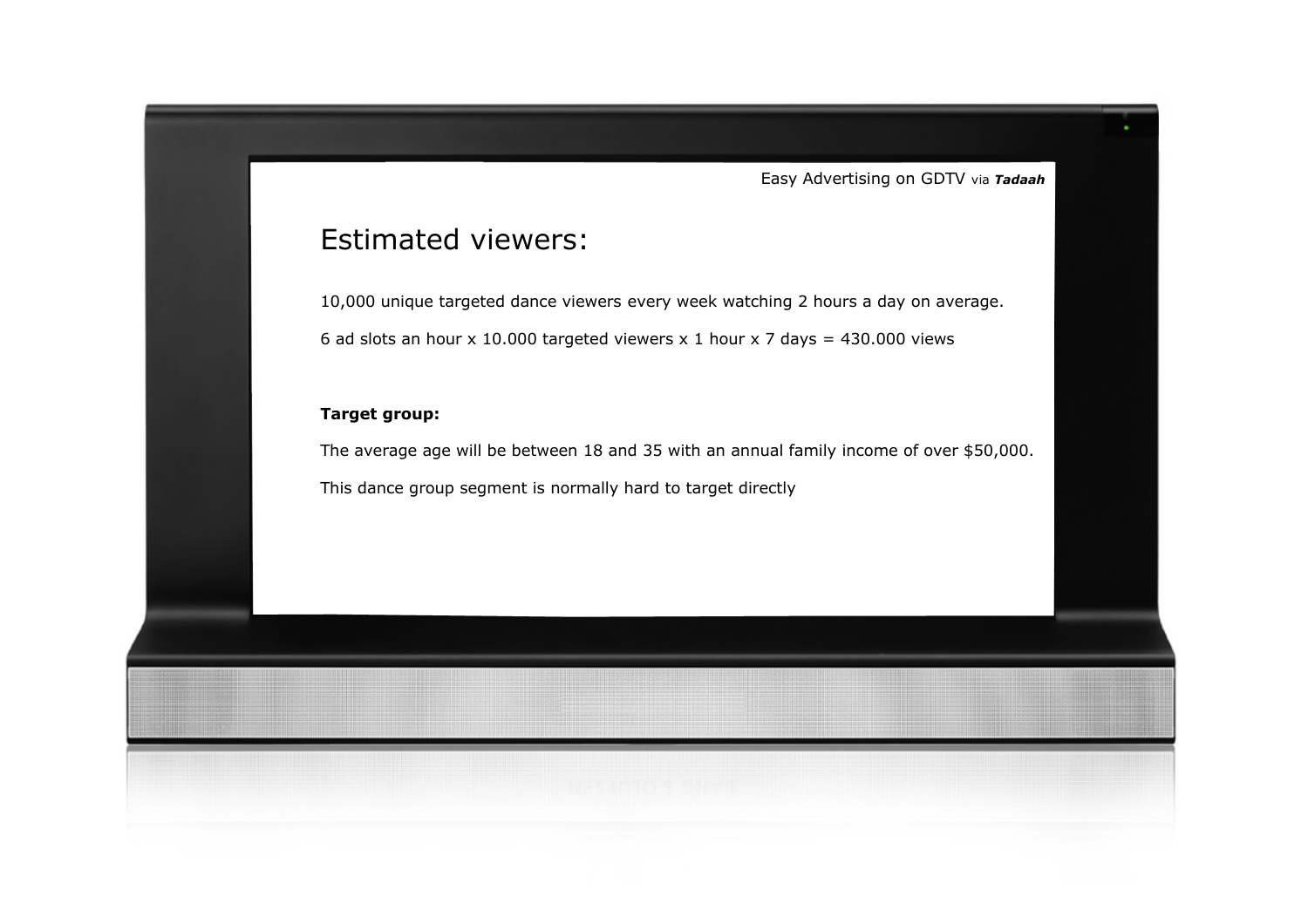### "Pay as you go"

You determine a budget. When this is spent your commercial stops airing. The budget can be determined on both a weekly and a monthly basis.

If your circumstances change non spent funds are refunded.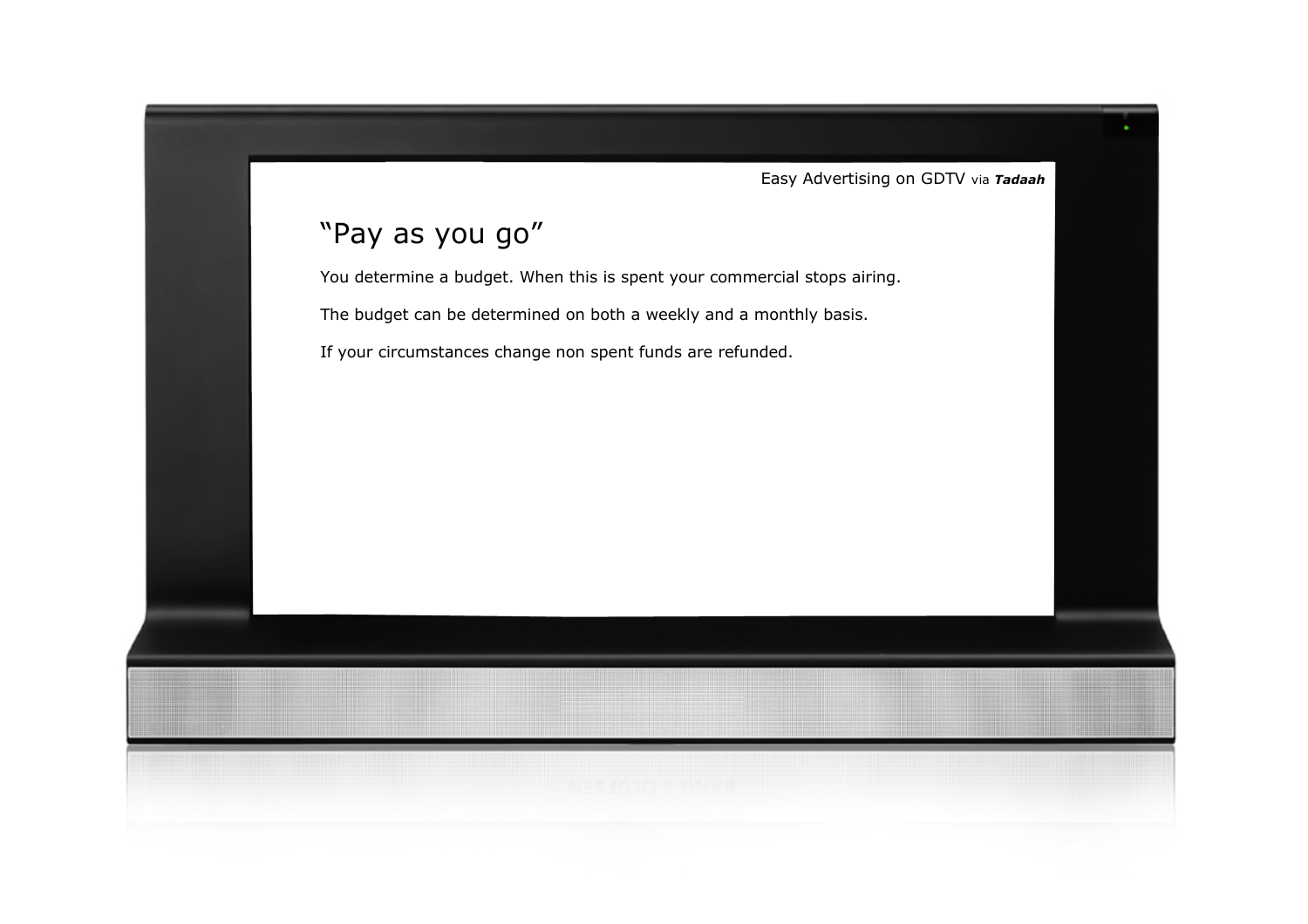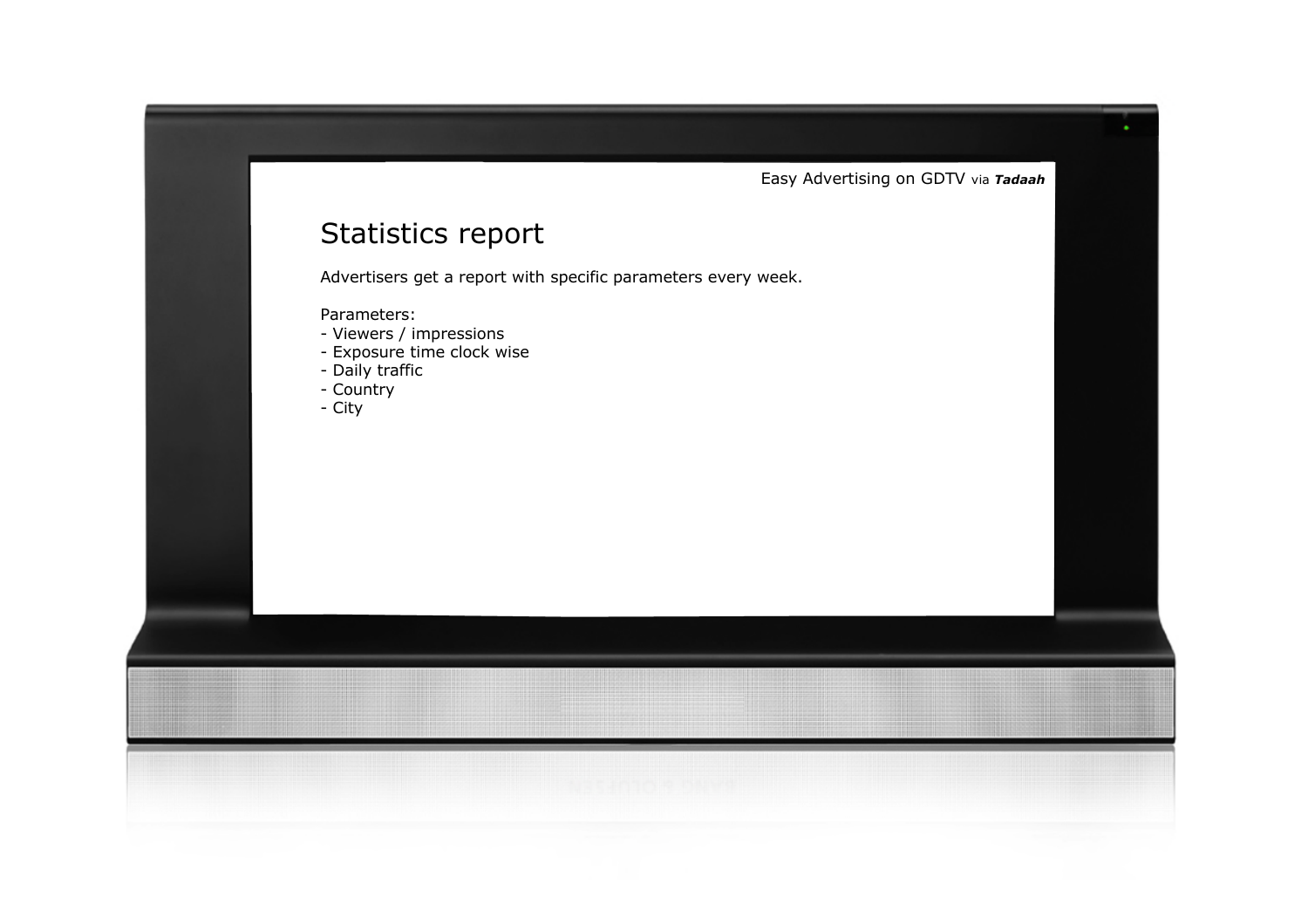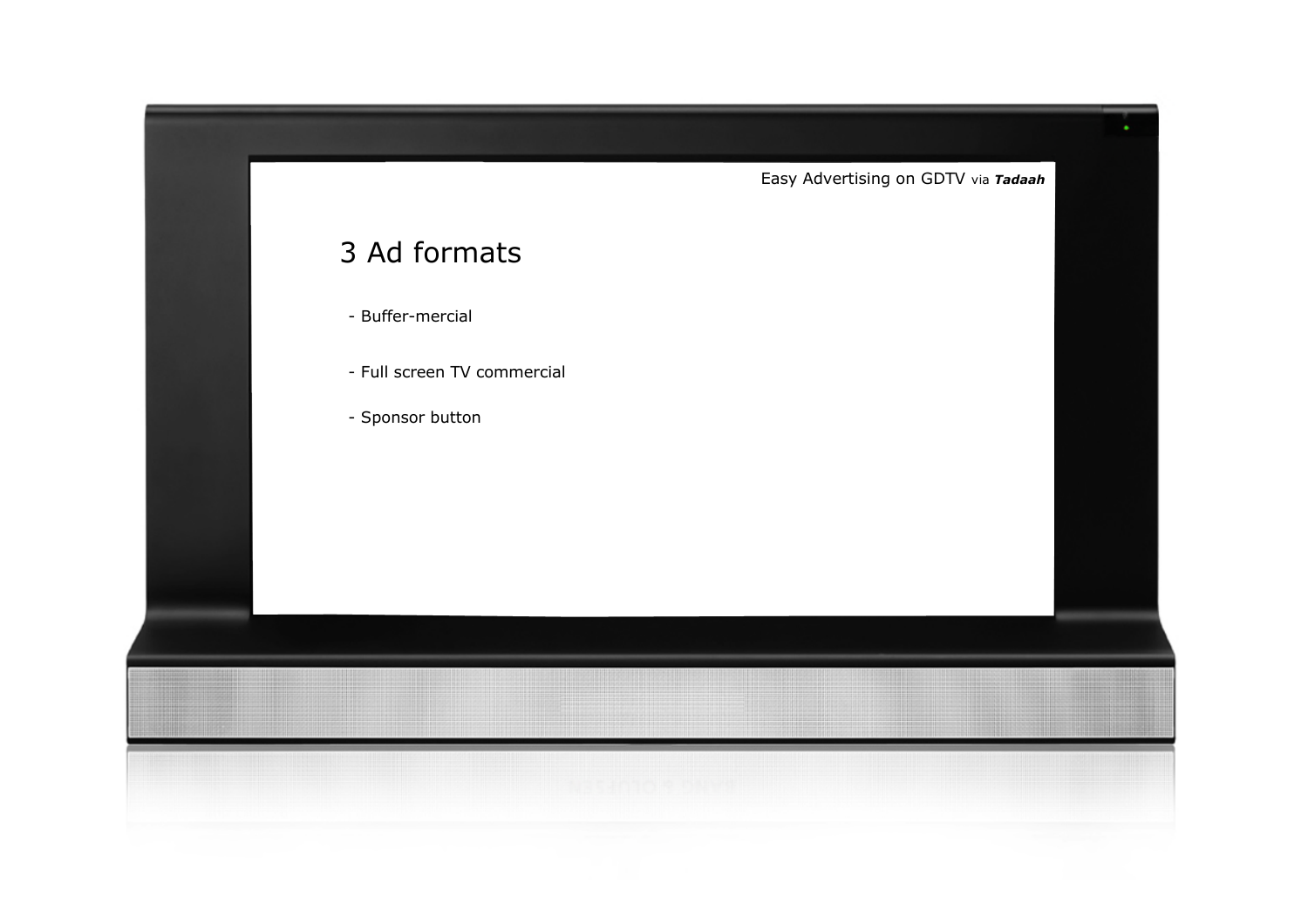

#### Buffer-mercial

Buffer-mercials are full screen and introduces the channel about to begin.

Buffer-mercial formats

- Still picture
- Animation
- Interactive flash game

The buffer-mercials are clickable enabling the possibility of direct shopping from the advertisers website.

Duration: 2-5 sec

CPM: 30 USD (CPM = views pr 1000)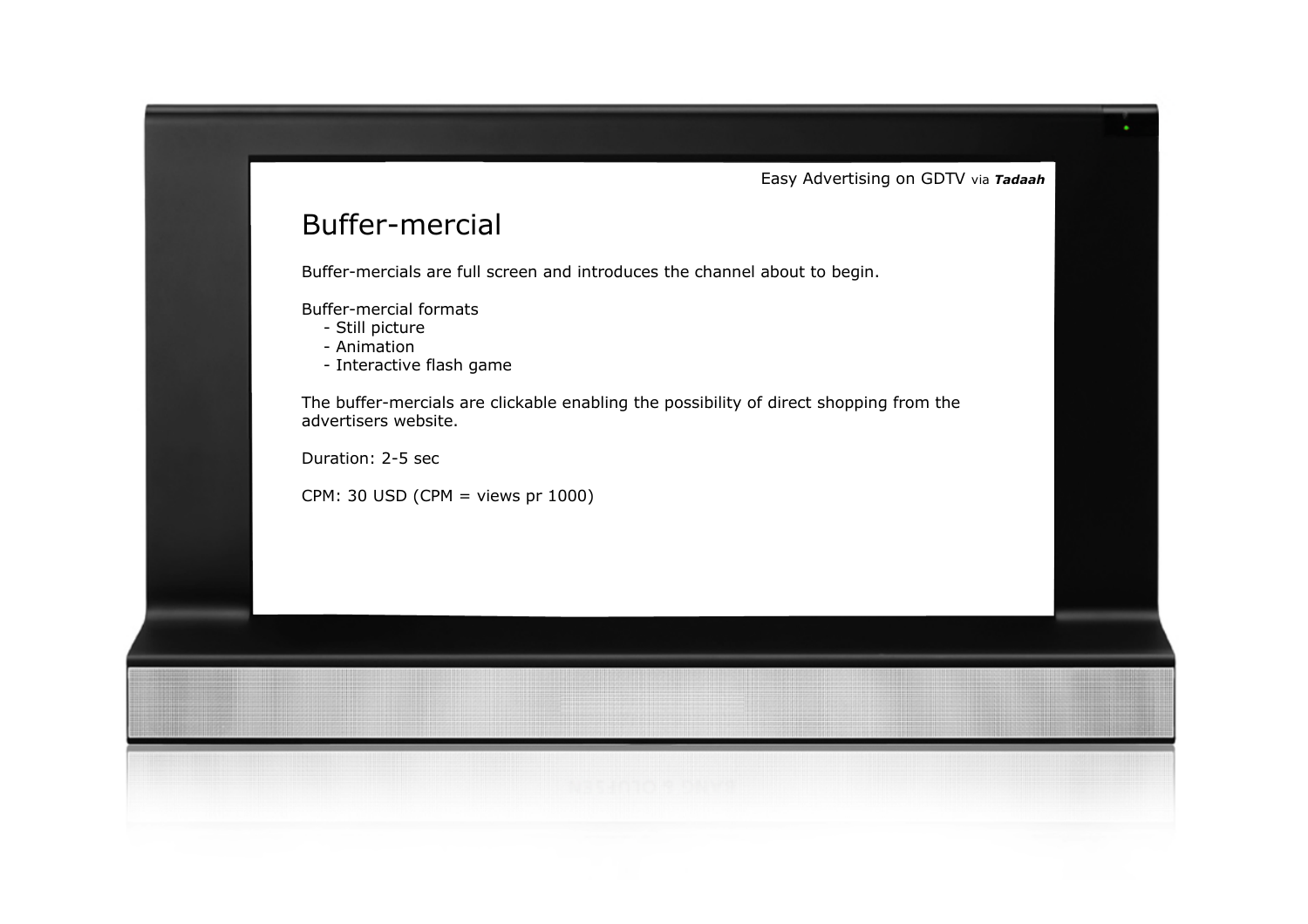## **Global Dance TV** is sponsored by

# **DANCESHOESSTORE.COM**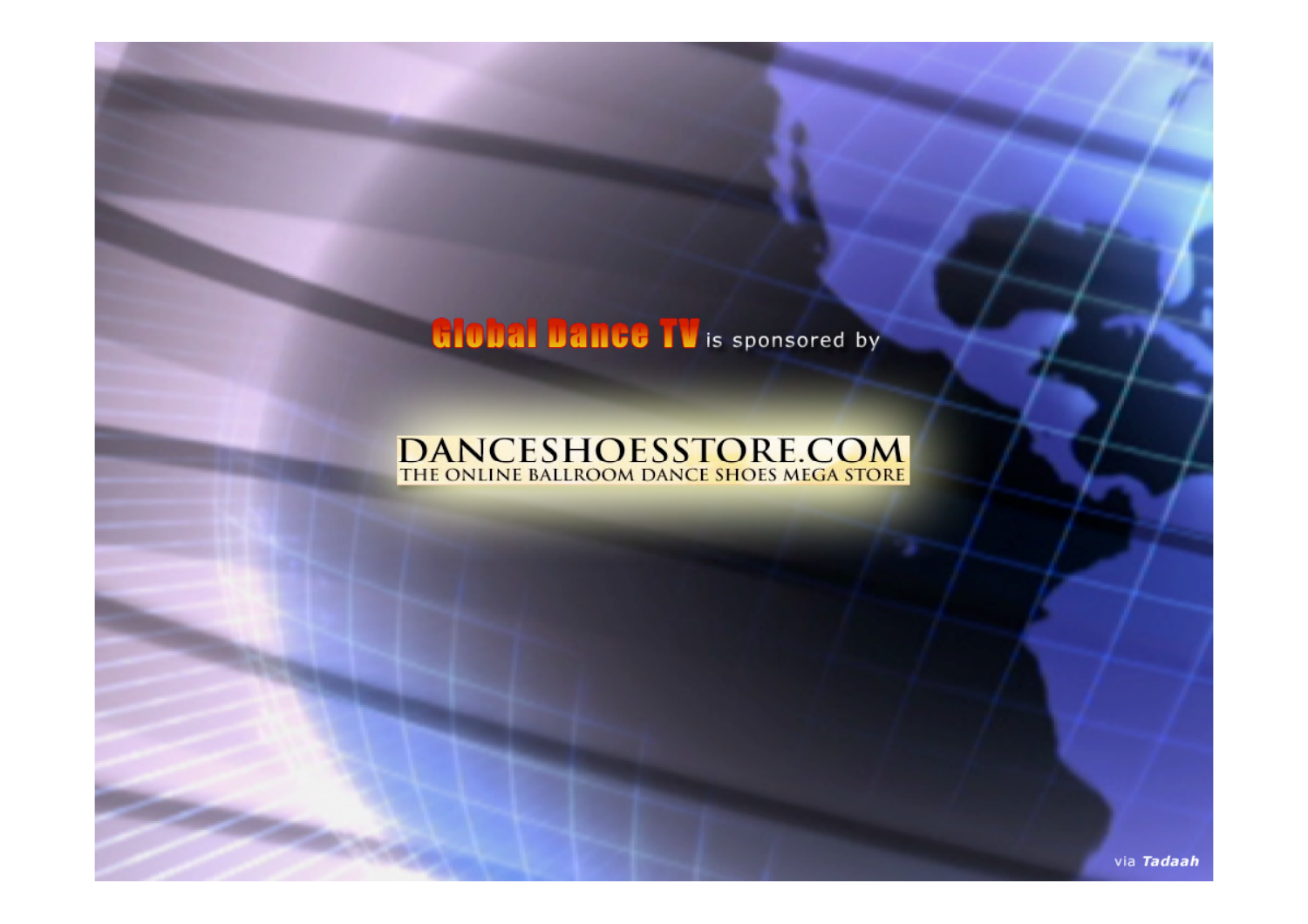#### Full screen commercial

When a channel is being watched full screen commercials appear every 20 min. in between the television shows.

Features

- Animation
- Video clip
- Interactive flash game

Full screen commercials are clickable, enabling the possibility of directing traffic to the advertisers website.

Duration: 5-20 sec

CPM: 60 USD **Link to see example of commercial:** http://87.117.202.171/gdtv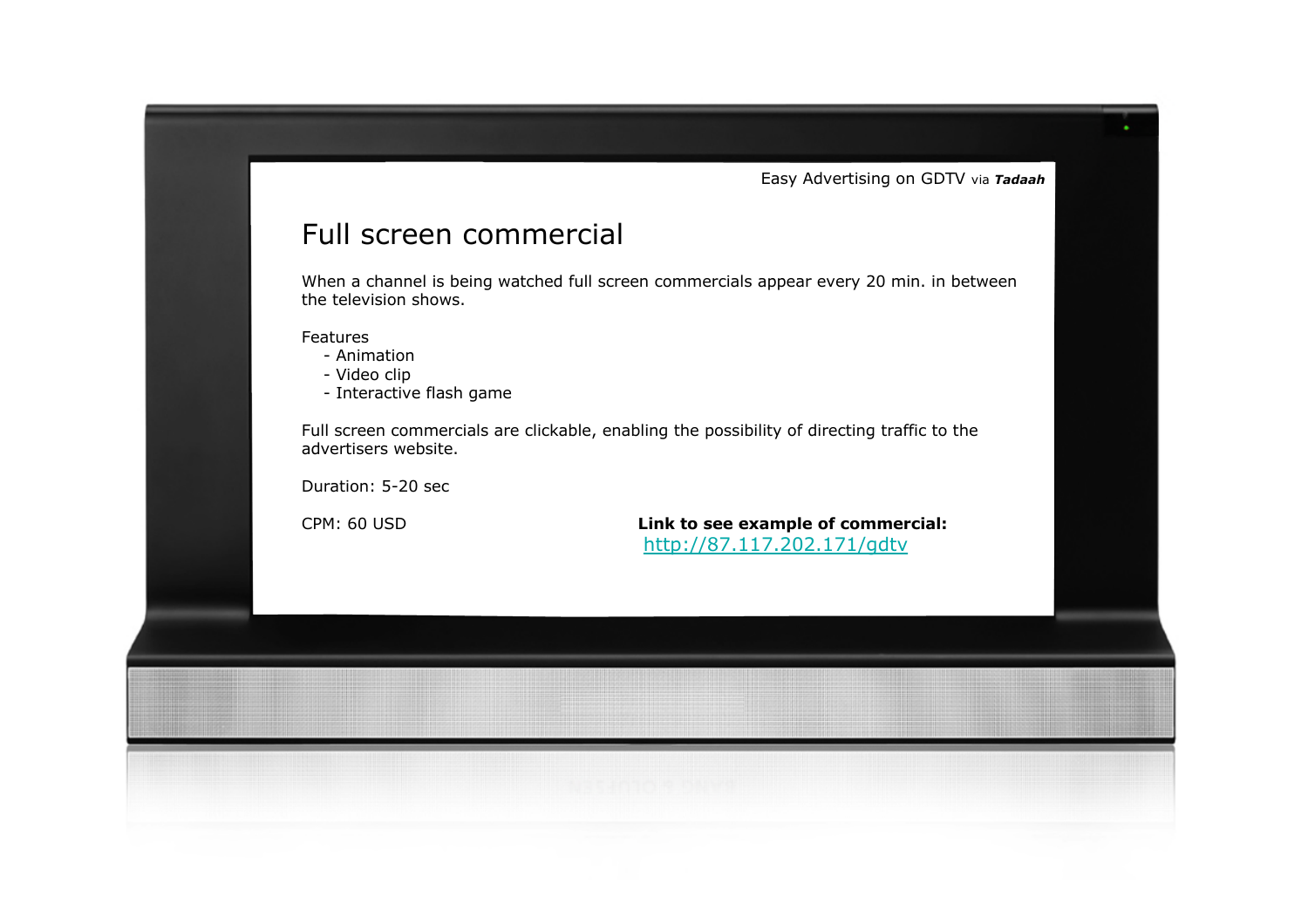#### Channel sponsor button

The Sponsor button is placed on the top layer of the graphical user interface and appears every time the viewer is using the interface to navigate.

The channel sponsor button is clickable and enables direct shopping from the advertisers website.

Button size 50 x 50 pixels

CPM: 100 USD pr hour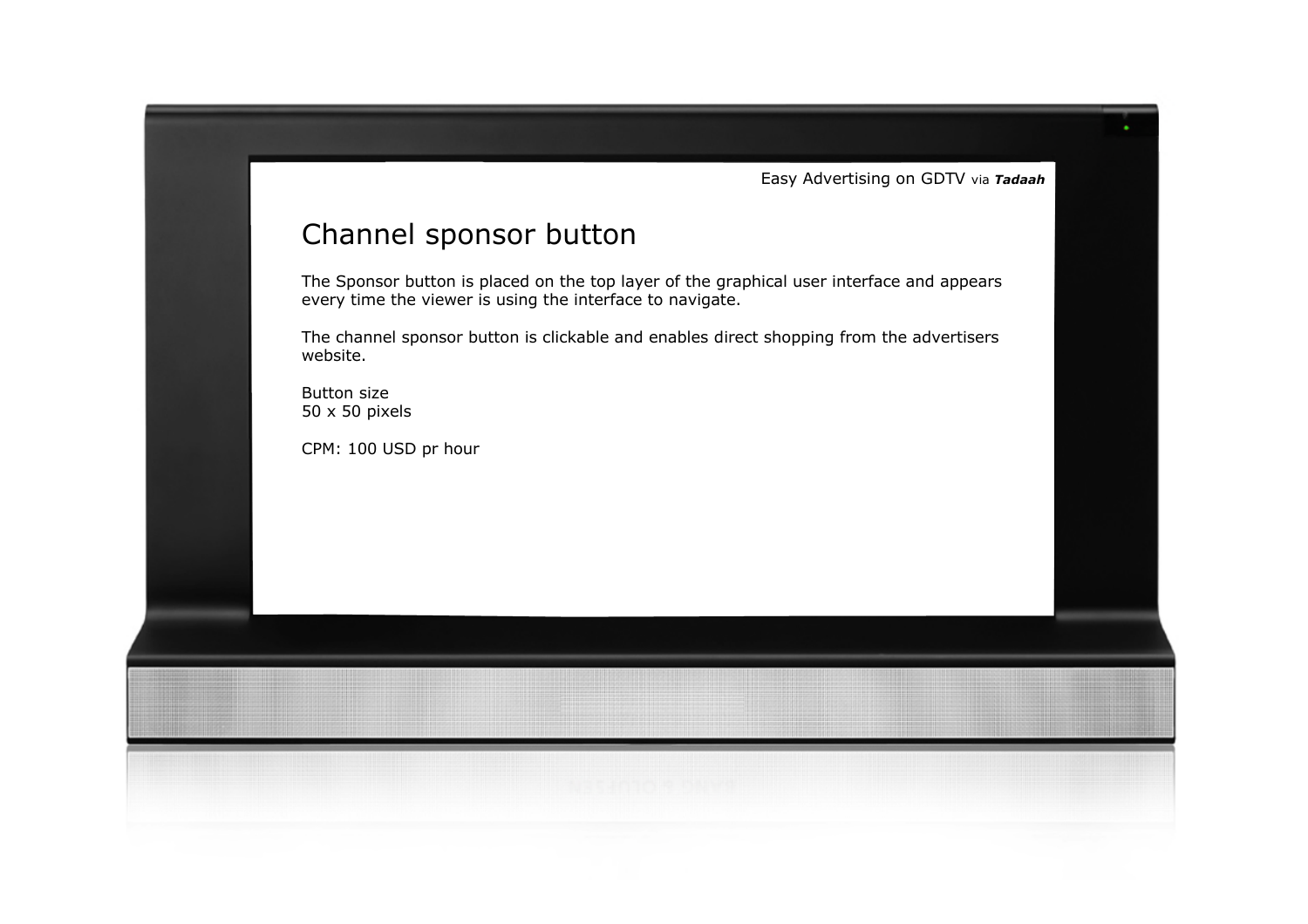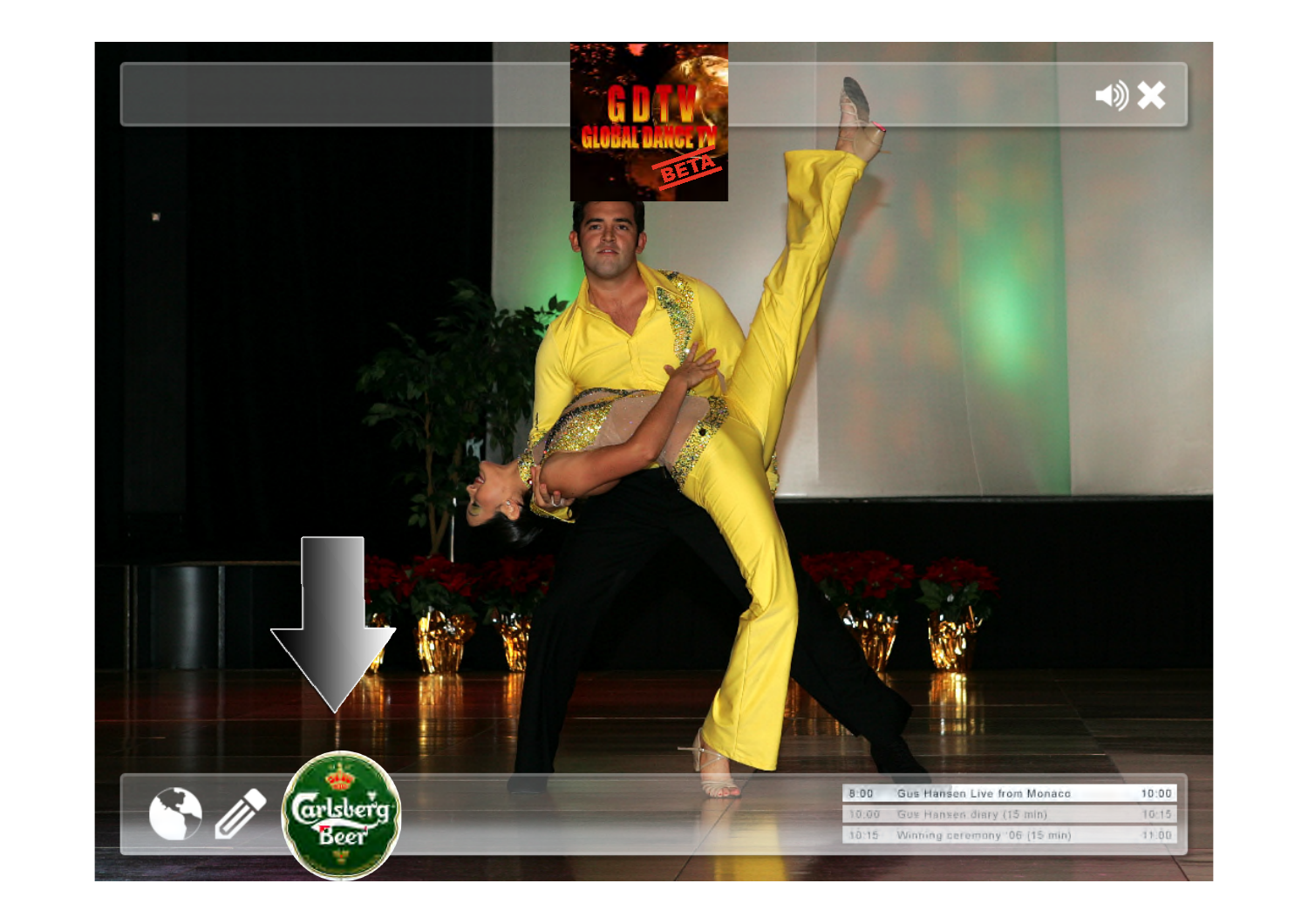